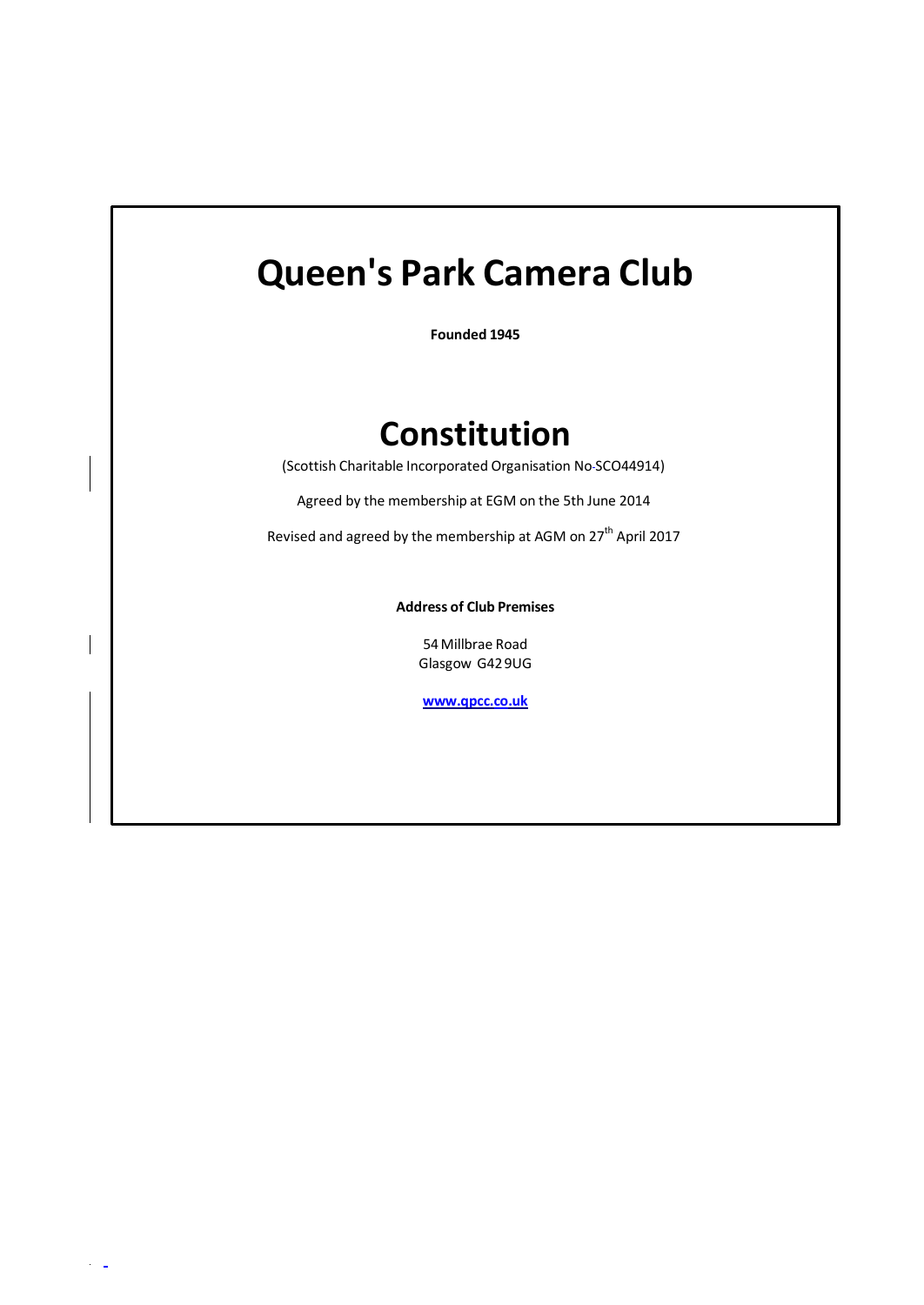# **1. GENERAL**

# **Type of Organisation**

The organisation is a Scottish Charitable Incorporated Organisation (SCIO), with registration number SCO44914.

# **Principal Office**

The principal office of the organisation is at 54 Milbrae Road, Glasgow, G42 9UG.

#### **Name**

The name of the organisation is "Queen's Park Camera Club" ("the Club").

# **2. PURPOSE AND ACTIVITIES**

#### **Purpose**

The objective of the Club shall be to promote and encourage the study, practice and knowledge of the art and science of photography and its applications, and other educational, artistic and cultural purposes connected therewith, among members of the Club and the general public in Glasgow and the surrounding district.

# **Activities**

In order to achieve the objects as stated above, the Club may:

- a. Either on its own initiative or in conjunction with local authorities, photographic, cultural, artistic and educational societies or organisations.
- b. Make arrangements, plans and programmes for courses of lectures, demonstrations, talks and visits to places of photographic interest.
- c. Organise, manage, promote and produce photographic exhibitions and other presentations of an educational, cultural or artistic nature connected therewith.
- d. Assist other bodies of a photographic, educational, cultural or artistic nature by the provision of lecturers or judges, demonstrations, premises, or by lending equipment or books or photographs.
- e. Provide premises and/or equipment for the carrying out of the objects.
- f. Provide assistance to members to further their study, practice and knowledge of photography.
- g. In orderto defray expenses,make reasonable chargesto members of the Club, bodies of a photographic, educational, cultural or artistic nature and othersin connection with the carrying out of the objects.
- h. Require that allmeetings of the Club be open to all members and that each member will be provided with an Annual Syllabus.
- i. Do any other acts as are incidental to the attainment of the objects.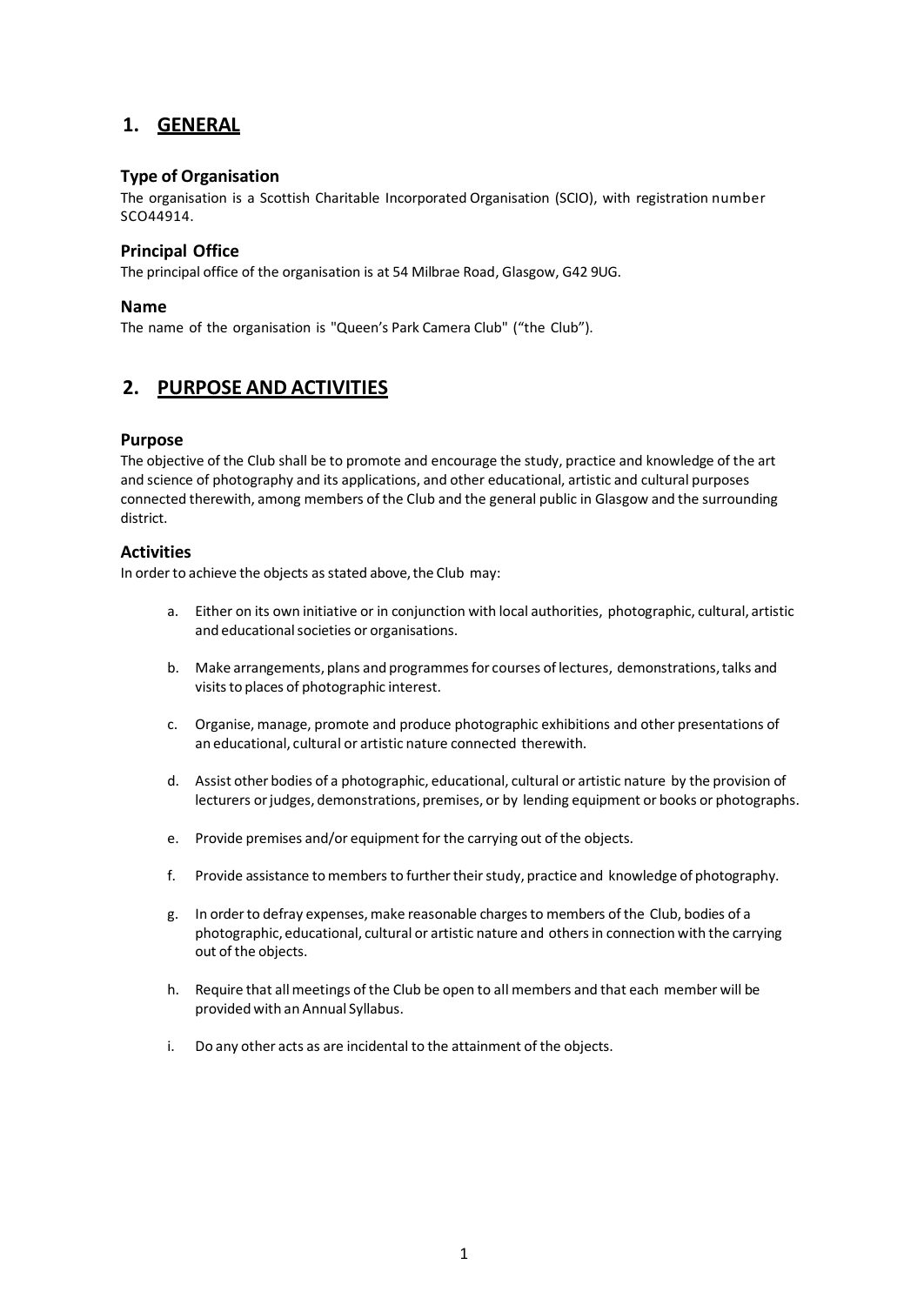# **3. GENERAL STRUCTURE**

The structure of the Club consists of:

- a. The **MEMBERS** who have the right to attend members' meetings (including all General Meetings) and have certain powers as defined in this constitution. The members appoint people to serve on the Committee or as Trustees. They also take decisions on any changes to the constitution.
- b. The **COMMITTEE** which holds regular meetings and generally controls the activities of the Club. The Committee is responsible for monitoring the financial position of the Club and has responsibility for the management of the use of the Club's Assets.
- c. The **TRUSTEES** who are appointed by members on an ex-officio basis. The officers who are appointed Trustees are the Office-Bearers being, The President, Vice President, Secretary, Treasurer and Membership Secretary. It is a duty of the Trustees to ensure that the Club meets all its legal and financial obligations and responsibility for same shall rest solely with the Trustees. The Trustees shall all sit as members of the Committee. In all decision-making, Trustees must operate within the context of and as members of the Committee but, in the event of a vote on a matter of legal or financial obligations of the Club, the majority decision of the Trustees will be binding, any three being a quorum.

# **4. POWERS**

The Club has power to do anything that may be necessary, incidental or conducive to the attainment of the above purpose.

# **Amalgamation and Affiliation**

The Club may amalgamate or affiliate with any other Club or Societies by resolution in a General Meeting, provided that this is consistent with the requirements for a SCIO.

# **Restrictions**

No part of the income or property of the Club may be paid or transferred (directly or indirectly) to the members (either in the course of the Club's existence or on dissolution) except where this is done in direct furtherance of the Club's charitable purpose. The Club may reimburse a member's direct expenses when acting on behalf of the Club. The Club's rooms and equipment may not be used for professional or commercial work.

# **Property and Assets**

The Club shall have powers to feu, hire-purchase, and rent or otherwise acquire and maintain suitable Club premises, furniture, fittings and equipment or dispose of property or equipment for the furtherance of its purpose. The whole property and assets of the Club are vested in the Trustees, any three being a quorum.

On resolution of the Trustees, the said Trustees will have the power to borrow on security of the whole or any part of the said property and assets or to sell such property or assets, but power to sell the heritable properties of the Club or to borrow money on security of them will only be exercised in accordance with a resolution duly passed by a majority of members attending and voting at a General Meeting. The terms of such resolution will be evidenced by an excerpt from the minutes setting forth the terms of the resolution and the place and date of the meeting, said excerpt being duly certified by five persons, being the President or Vice-President and the Secretary or Treasurer plus three members (other than office bearers) present at the meeting at which such resolution is passed. All property of the Club shall be insured against Fire, Burglary, Theft and such other risks as may be deemed necessary by the Committee and in such amounts asthey may determine.

All photographic equipment donated to the Club or bought by them, whether in part or whole, shall be made available to all Members within the Club premises whether or not they are members of any particular Group. No Member shall remove or authorise removal of any property of the Club without a written order from the Secretary acting upon a decision of the Committee. No security or capital assets belonging to the Club shall be sold without Committee approval.

No Membershall use Club premisesfor business or professional purposes or use the name of the Club for personal advertisement.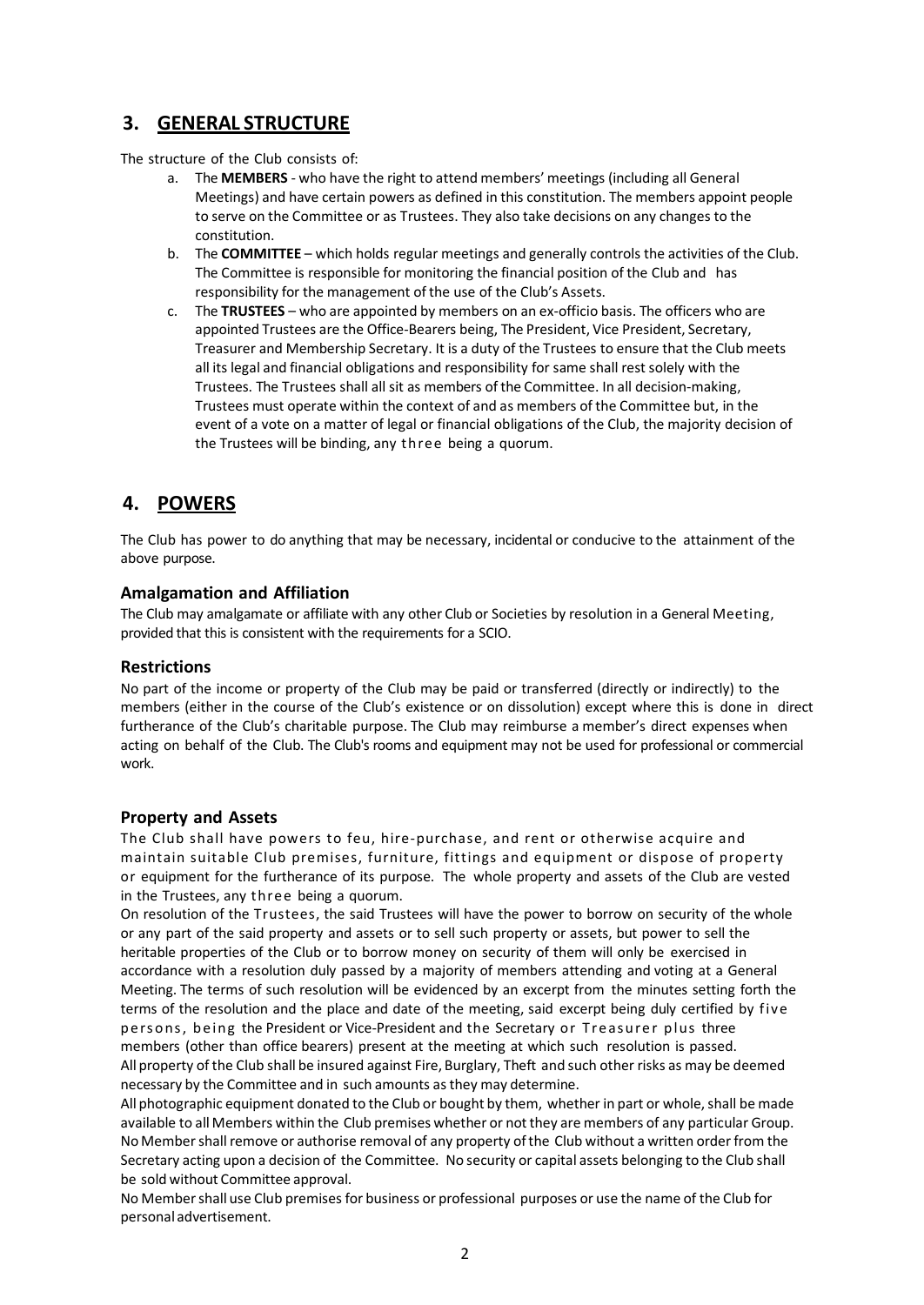# **5. LIABILITIES**

# **Liability of the Club**

The Club has no liability forinjury to individuals caused by their own negligence while on the premises. The Club has no liability for loss of or damage to personal property brought on to the premises, unless such property is brought on to the premises at the request of the Club.

# **Liability of Trustees, Committee and Members**

The Trustees, Committee and Members of the Club have no liability to pay any sums to help to meet the debts (or other liabilities) of the Club if it is wound up. Accordingly, if the Club is unable to meet its debts, the members will not be held liable.

Members and Trustees have certain legal duties under the Charities and Trustee Investment (Scotland) Act 2005; and the above clause does not exclude (or limit) any personal liabilities they might incur if they are in breach of those duties or in breach of other legal obligations or duties that apply to them personally.

# **6. THE MEMBERS**

# **Membership Eligibility**

Membership of the Club is open to anyone aged 16 or over. Anyone under the age of 18 should not attend Club activities which are inappropriate for members in the 16-18 age range. These activities will be decided by The Committee.

# **Membership**

Membership ofthe Club shall consist of **Subscribing Members** and**Non-SubscribingMembers**.

# **Subscribing Members**

- a. **Ordinary Members**shall have paid an Entry Fee (if any) and an Annual Subscription.
- b. **Unwaged Members** and **Full Time Students** may pay a reduced rate.
- c. **Life Membership** shall be open to any Ordinary Member on payment of eight timesthe current Annual Subscription.
- d. **Senior Citizens** may pay a reduced rate.

# **Non Subscribing Membership**

**Honorary Membership** may be conferred on recommendation of the Committee and approval at a General Meeting, on persons not being Subscribing Members who have made valuable contributions to the Club or photography in Scotland over several years. Honorary Members shall not be entitled to vote at meetings of the Membership and shall not be entitled to be elected as a Trustee.

**Distinguished Membership** may be conferred, on the recommendation of the Committee and approval by a General Meeting, on Subscribing Members who have made valuable contributions to the Club over several years. They will continue to enjoy all the rights and privileges of Subscribing Members without any payment of Subscription notwithstanding

# **Number of Members**

The Committee shall have power to regulate the intake of new Members so that the total membership of the Club is suitable, having regard to the accommodationavailable.

# **Application for Membership**

A form of application for membership is provided by the Club for anyone wishing to join the Club. On completion of the application form and payment of relevant subscriptions and fees, the Membership Secretary or other delegated officer approved by Committee may admit the applicant to membership forthwith or remit the application for consideration to Committee who will grant or refuse the application, at its discretion.

If asked to consider an application, the Membership Secretary must notify the applicant promptly of its decision (in writing or by e-mail) on whether or not to admit him/her to membership. If membership is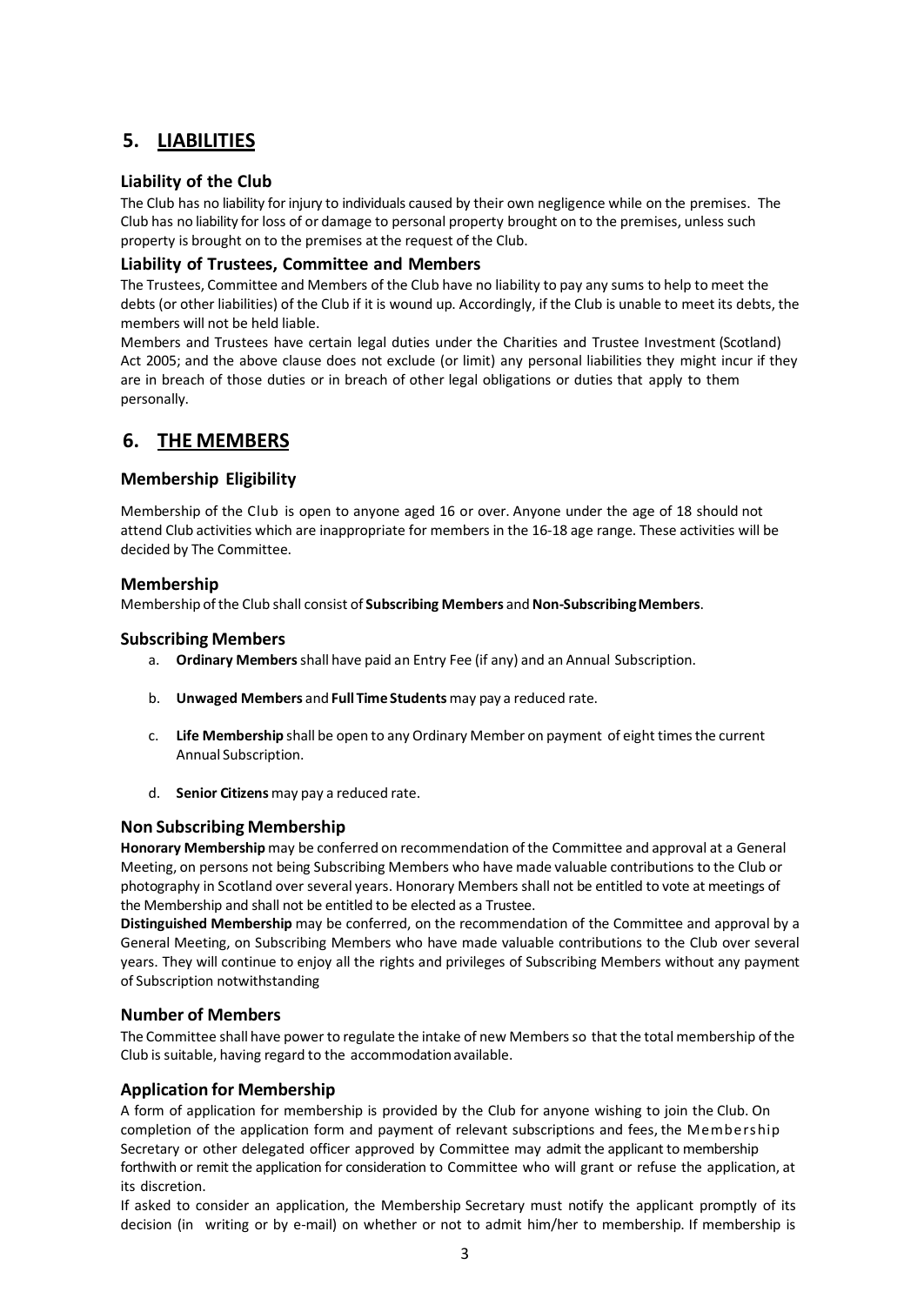refused, the Committee will ensure that all monies paid are reimbursed.

#### **Membership Subscriptions**

The amount of the Entrance Fee (if any) and the Subscription rates shall be determined at the Annual General Meeting. The Annual Subscription shall become due on 1st Septemberin each year, and Members in arrears by the second Thursday in September of that year shall be advised that their Membership has lapsed unless immediate payment is made.

#### **Resignation from Membership**

Any person who wants to resign from membership must give a written notice of resignation to the Club, signed by him/her. He/she will cease to be a member from the time when the notice is received by the Club. A member may not transfer membership of the Club to another person.

#### **Register of Members**

The Membership Secretary, on behalf of the Committee, must keep a register of members, setting out for each member:

- a. His/her full name and address, telephone number and e-mail address.
- b. The date on which he/she was registered as a member of the Club
- c. The date on which he/she ceased to be a member

This register must also include these details for former members for at least six years from the date when they ceased to be a member. The Membership Secretary will ensure that the register of members is updated within one month of any change.

If a member or Trustee of the Club requests a copy of the register of members, the Committee must ensure that a copy is supplied to him/her within one month, providing the request is reasonable. If the request is made by a member (other than a Trustee), the Membership Secretary may provide a copy that has addresses, telephone numbers and e-mail addresses blanked out.

# **Refusal of Membership/ Suspension of a Member**

Power is reserved by the Committee to refuse entry to Membership or to suspend Membership for reason of serious relevant misconduct. The Applicant or Member may be given an opportunity to plead his or her case before the Committee, whose decision shall be final on refusal or suspension. In regards to formal expulsion of a member, such a resolution shall be considered at the next General Meeting.

# **7. THE COMMITTEE**

**The Day-to-Day Management of the Club** shall be vested in a Committee of not more than fifteen elected Subscribing or Distinguished Members being the five Trustees and up to a further nine convenors and Committee members ("the ordinary members of the Committee") and the immediate Past President. **The Trusteesshallretire annually** from the Committee and be eligible forre- election. The immediate Past President shall be ex-officio a member of the Committee but not a Trustee.

**Two ordinary members of the Committee** shall retire annually in order ofseniority, and be eligible forreelection.

**Vacancies on Committee and Co-option:** Any vacancy on the Committee may be filled by co-option of a Member by the Committee forthe period untilthe next General Meeting. In the event of no vacancies on the Committee, the Committee may co-opt up to three additional ordinary members of the Committee for a period up to one year or until the next General Meeting (whichever comes sooner) if desired.

# **Eligibility**

A person is not eligible for election or appointment as a Committee Member unless he/she is a Subscribing or Distinguished member of the Club. A person is not eligible for election or appointment as a Committee Member if he/she is disqualified from being appointed to such a role under the Charities and Trustee Investment (Scotland) Act 2005.

#### **Powers of the Committee**

The Committee has the power to implement programmes and projects aimed at fulfilling the Club's purpose and/or for the benefit of members. The Committee may also introduce rules for the operation of the Club and its facilities.

Except where this constitution states otherwise, the Trustees undertake overall management of the Club, its assets and its operations. A meeting of the Committee at which a quorum of Trustees (Three)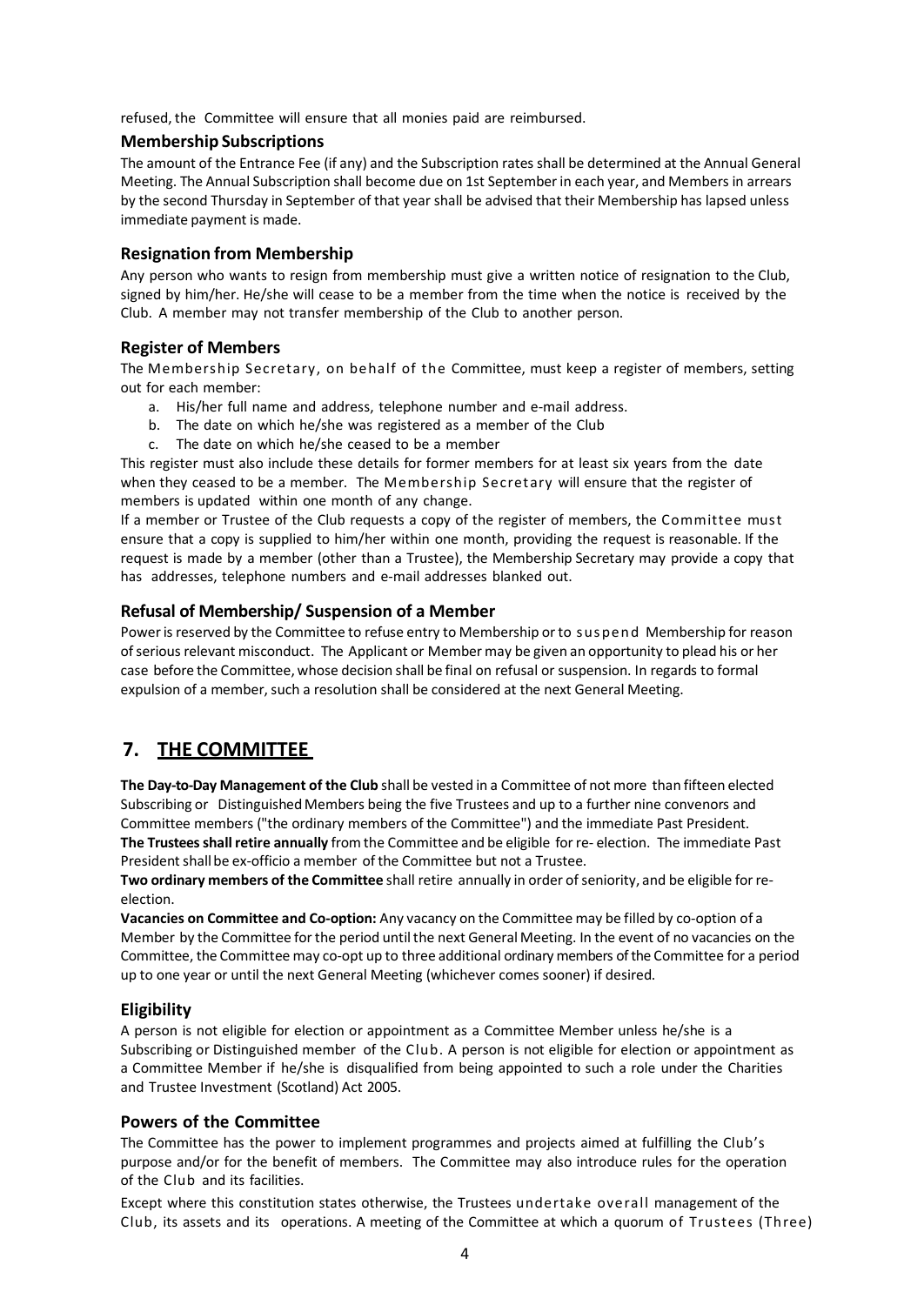is present may exercise all powers of the Club exercisable by the Trustees or the Committee. The members may, by way of a resolution passed at a General Meeting and with a two-thirds majority, direct the Committee to take any particular step or direct the Committee not to take any particular step. The Committee must give effect to any such direction accordingly.

# **Procedure at Committee Meetings**

No valid decisions can be taken at a Committee meeting unless a quorum of Trustees is present. Committee meetings shall be held monthly during the session and as may be necessary out of session. Three Trustees shall form a quorum. The Secretary shall give seven days' notice of a meeting to the Committee Members. The President, whom failing, the Vice President, whom failing, any other Trustee elected at the meeting shall preside and have a casting vote in addition to his or her vote as a member in the case of equality of votes at any meeting. The acting President atsuch a meeting shall have the full powers and duties of the President for that meeting. If at any time the number of Committee Members or Trustees in office falls below the number stated as the quorum, the remaining Committee Members and Trustee(s) have power to fill the vacancies as above stated or may call a General Meeting to fill the vacancies but are not able to take any other valid decisions.

All decisions at Committee meetings relating to the legal and financial obligations of the Club are made by majority vote of the Trustees present. Every Trustee has one vote, which must be given personally. If there are an equal number of votes for and against any resolution, the chairman of the meeting is entitled to a second (casting) vote.

In matters relating to the implementation of programmes and projects or rules for the operation of the Club and its facilities, decisions at Committee meetings are to be made by majority vote of the Committee members present. In such matters, every Committee Member shall have one vote, which must be given personally and if there are an equal number of votes for and against any resolution, the chairman of the meeting is entitled to a second (casting) vote.

The Committee may, at its discretion, allow any person who is not a Committee Member to attend and speak at a Committee meeting but on the basis that he/she must not participate in decision-making. A Committee Member must not vote at a Committee meeting (or at a meeting of a sub-committee) on any resolution which relates to a matter in which he/she has a personal interest or duty which conflicts (or may conflict) with the interests of the Club. He/she must withdraw from the meeting while an item of that nature is being dealt with.

A Committee Member is deemed to have a personal interest in relation to a particular matter if a body in relation to which he/she is an employee, director, member of the management committee, officer or elected representative has an interest in that matter.

For the purposes of the above clause, an interest held by an individual who is "connected" with the Committee Member under section 68(2) of the Charities and Trustee Investment (Scotland) Act 2005 (husband/wife, partner, child, parent, brother/sister etc.) is deemed to be held by that Committee Member.

#### **Minutes**

The Committee must ensure that proper minutes are kept in relation to all Committee meetings and meetings of sub-committees. These minutes must include the names of those present; and (as far as possible) should be signed by the chairman and the person preparing the minutes.

#### **Appointment of Sub-committees**

The Committee may appoint sub-committees, whether of their own number or other members of the Club and delegate to them such powers as they see fit though such a sub-committee may not make a decision binding upon the Trustees in relation to any matter of the legal or financial obligations of the Club. A sub-committee must include at least one Trustee, but other members of a sub-committee need not be Trustees.

The Committee may also delegate to the chairman of the sub-committee (or the holder of any other post) such of their powers as they may consider appropriate but, when delegating powers, the Committee must set out appropriate conditions (which must include an obligation to report regularly to the Committee ). Any delegation of powers may be revoked or altered by the Committee at any time. The Committee may set the rules of procedure for each sub-committee, and the provisions relating to membership of each sub-committee. The Committee may also pass byelaws and rules affecting the work of such sub-committees and alter and amend the same from time to time.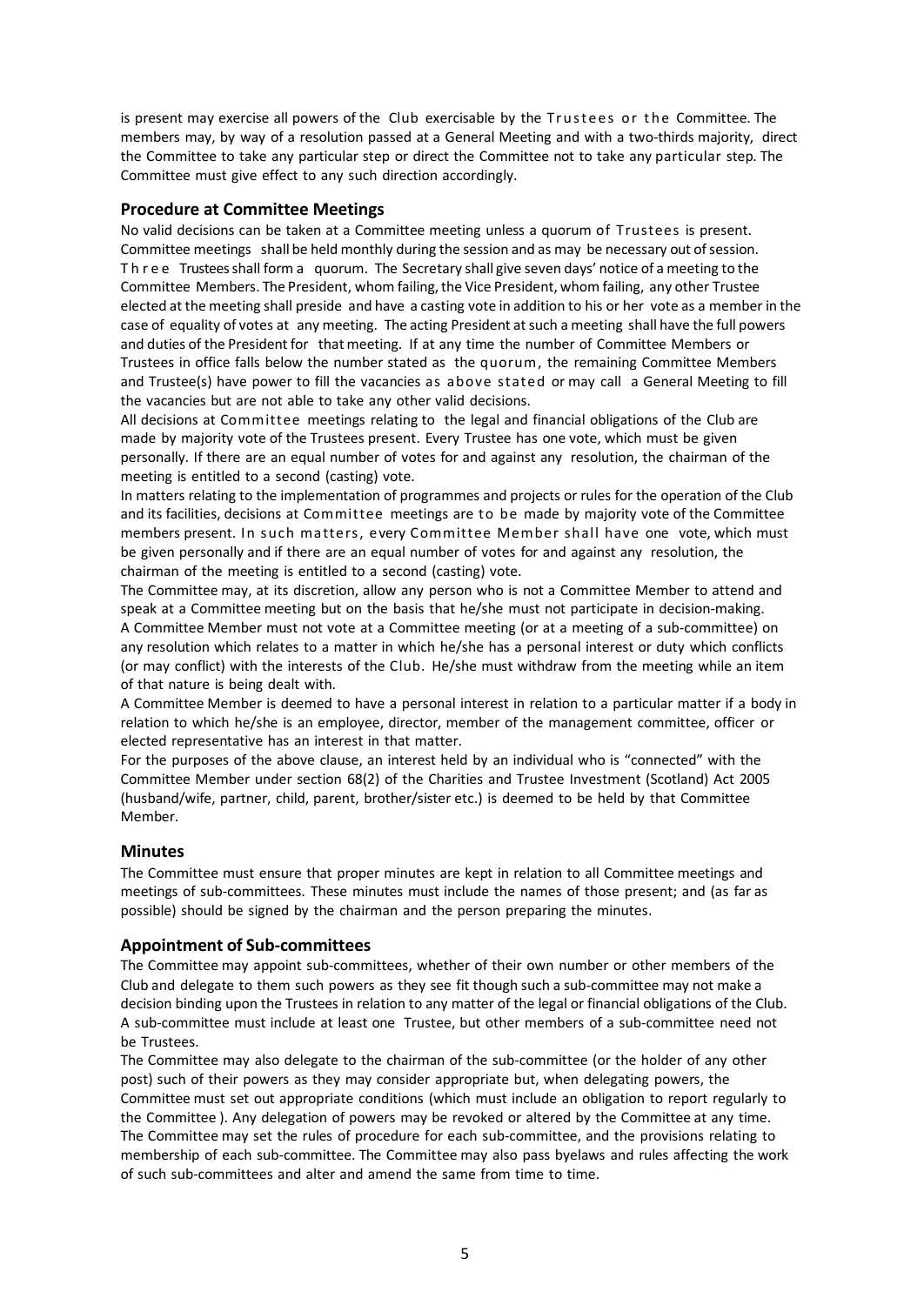# **8. THE TRUSTEES**

# **Number of Trustees**

The maximum number of Trustees is five the minimum number of Trustees is three. Unless otherwise decided at a General Meeting, the five Trustees will consist of the President, Vice President, Secretary, Membership Secretary and Treasurer.

# **Eligibility**

A person will not be eligible for election or appointment as a Trustee unless he/she is a Subscribing or Distinguished member of the Club. A person will not be eligible for election or appointment as a Trustee if he/she is disqualified from being a charity trustee under the Charities and Trustee Investment (Scotland) Act 2005 nor is an employee of the Club.

#### **Initial Trustees**

The individuals who signed the charity trustee declaration forms, which accompanied the application for incorporation of the Club as a SCIO, will be deemed to have been appointed by the members as Trustees with effect from the date of incorporation of the Club until the next Annual General Meeting.

# **Election, Retiral and Re-election of Trustees**

At each Annual General Meeting (AGM), the members may elect any Subscribing or Distinguished member to be a Trustee on an ex-officio basis holding the office of one of the specified positions. At each AGM, all of the Trustees must retire from office but may then be re-elected. A Trustee retiring at an AGM will be deemed to have been re-elected unless:

He/she advises the Committee prior to the conclusion of the AGM that he/she does not wish to be reappointed as a Trustee; or

An election process was held at the AGM and he/she was not among those elected/re-elected through that process; or

A resolution for the re-election of that Trustee was put to the AGM and was not carried.

# **Termination of Office**

A Trustee will automatically cease to hold office if: -

- He/she becomes disqualified from being a charity trustee under the Charities and Trustee Investment (Scotland) Act 2005;
- He/she ceases to be a Subscribing or Distinguished member of the Club;
- He/she becomes an employee of the Club;
- He/she gives the Club a notice of resignation, signed by him/her;
- He/she is absent (without good reason, in the opinion of the Committee) from more than three consecutive meetings of the Committee but only if the Committee resolves to remove him/her from office;
- He/she becomes incapable for medical reasons of carrying out his/her duties as a Trustee but only if that has continued (or is expected to continue) for a period of more than six months;
- He/she is not re-elected as Trustee at an AGM;
- He/she is removed from office by resolution of the Committee on the grounds that he/she is considered to have committed a material breach of the code of conduct for Trustees;
- He/she is removed from office by resolution of the Committee on the grounds that he/she is considered to have been in serious or persistent breach of his/her duties under section 66(1) or (2) of the Charities and Trustee Investment (Scotland) Act 2005;
- He/she is removed from office by a resolution of members passed at a General Meeting. Such a resolution by the Committee or by members will be valid only if:
	- The Trustee who is the subject of the resolution is given reasonable prior written notice of the grounds upon which the resolution for his/her removal is to be proposed;
	- The Trustee concerned is given the opportunity to address the meeting at which the resolution is proposed, prior to the resolution being put to the vote; and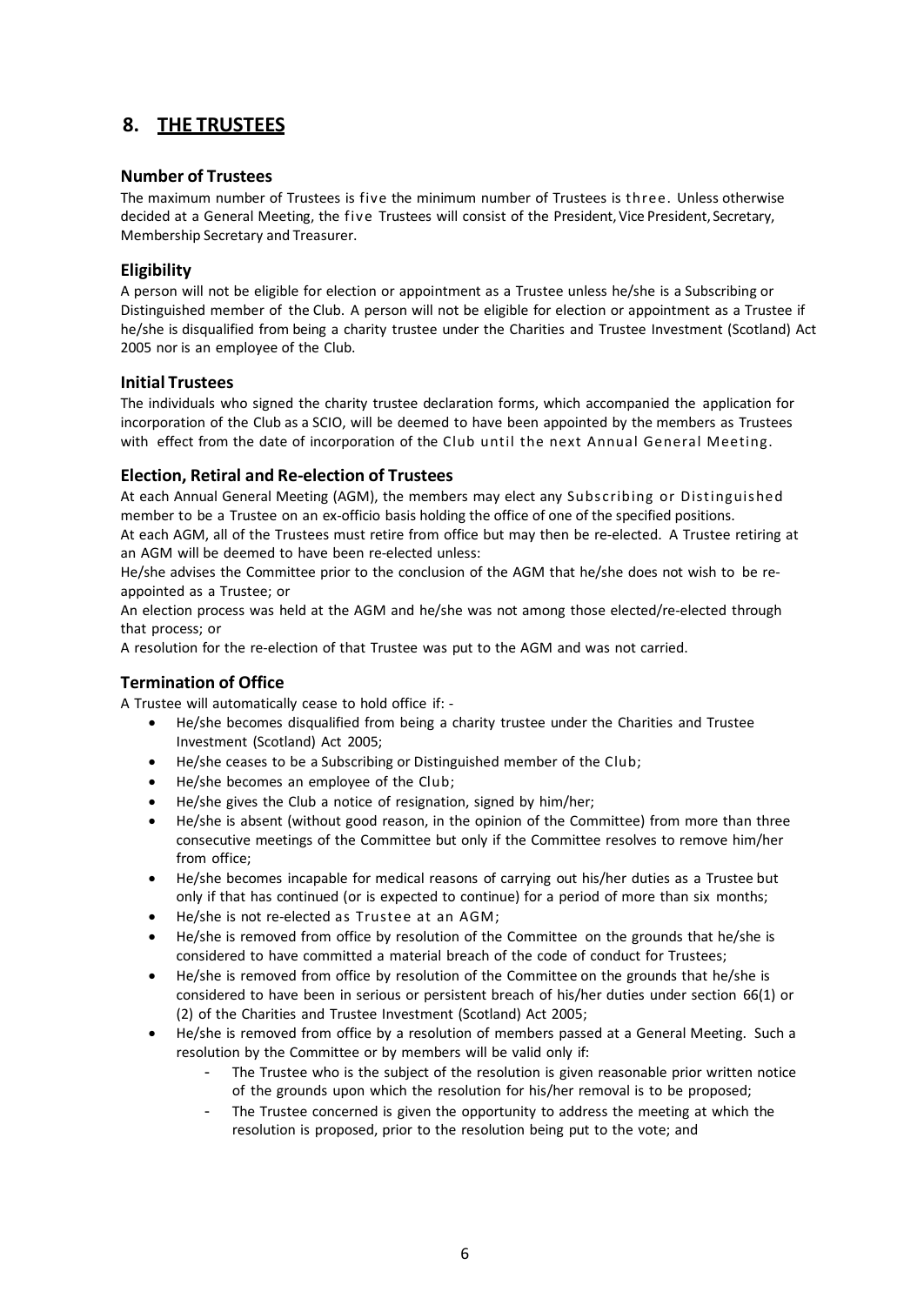- Both a majority of Subscribing and Distinguished members present at the General Meeting, as well as at least two thirds (to the nearest round number) of the Trustees then in office vote, in favor of the resolution at the General Meeting.

# **Register of Trustees**

The Committee will keep a register of Trustees. For each current Trustee this will show:

- a) His/her full name, address, telephone number and e-mail address;
- b) The date on which he/she was appointed as a Trustee; and
- c) Details (with dates) of any office held by him/her in the Club. For each former Trustee, the register will show:
- d) The name of the Trustee;
- e) The date on which he/she was appointed as a Trustee;
- f) Details (with dates) of any office held by him/her in the Club; and
- g) The date on which he/she ceased to be a Trustee.

This record will be retained for at least six years from the date he/she ceased to be a Trustee.

The Secretary, on behalf of the Committee, must ensure that the register of Trustees is updated within 28 days of any change, which arises from a resolution of the Committee a resolution passed by the members of the Club or is notified to the Club.

If any person requests a copy of the register of Trustees, the Secretary must ensure that a copy is supplied to him/her within 28 days, providing the request is reasonable. If the request is made by a person who is not a Trustee of the Club, the Secretary may provide a copy which has the addresses, telephone numbers and e-mail addresses blanked out, if the Secretary deems appropriate.

# **General Duties of Trustees**

- Each of the Trustees has a duty, in exercising functions as a Trustee, to act in the interests of the Club; and, in particular:
- Must seek, in good faith, to ensure that the Club acts in a manner which is in accordance with its purpose;
- Must act with the care and diligence which it is reasonable to expect of a person who is managing the affairs of other people;
- In circumstances giving rise to the possibility of a conflict of interest between the Club and any other party, must put the interests of the Club before that of the other party;
- Must ensure that the Club complies with any direction, requirement, notice or duty imposed under or by virtue of the Charities and Trustee Investment (Scotland) Act 2005;
- Where any other duty prevents him/her from fulfilling the above duties, must disclose the conflicting interest to the Committee and refrain from participating in any deliberation or decision of the other Trustees with regard to the matter in question.

In addition to the duties outlined above, all the Trustees must take such steps as are reasonably practicable for the purpose of ensuring:

- That any breach of any of those duties by a Trustee is corrected by the Trustee concerned and not repeated; and
- That any Trustee who has been in serious and persistent breach of those duties is removed as a Trustee.

Provided he/she has declared his/her interest and has not voted on the question of whether or not the Club should enter into the arrangement, a Trustee will not be debarred from entering into an arrangement with the Club in which he/she has a personal interest; and (subject to the provisions relating to remuneration for services contained in the Charities and Trustee Investment (Scotland) Act 2005), he/she may retain any personal benefit which arises from that arrangement.

No Trustee may serve as an employee (full time or part time) of the Club and no Trustee may be given any remuneration by the Club for carrying out his/her duties as a Trustee. The Trustees may be paid all travelling and other expenses reasonably incurred by them in connection with carrying out their duties.

# **Code of Conduct for Trustees**

Each of the Trustees must comply with any code of conduct (including detailed rules on conflict of interest) prescribed by the Committee from time to time. This code of conduct will be supplemental to the provisions relating to the conduct of Trustees contained in this constitution and the duties imposed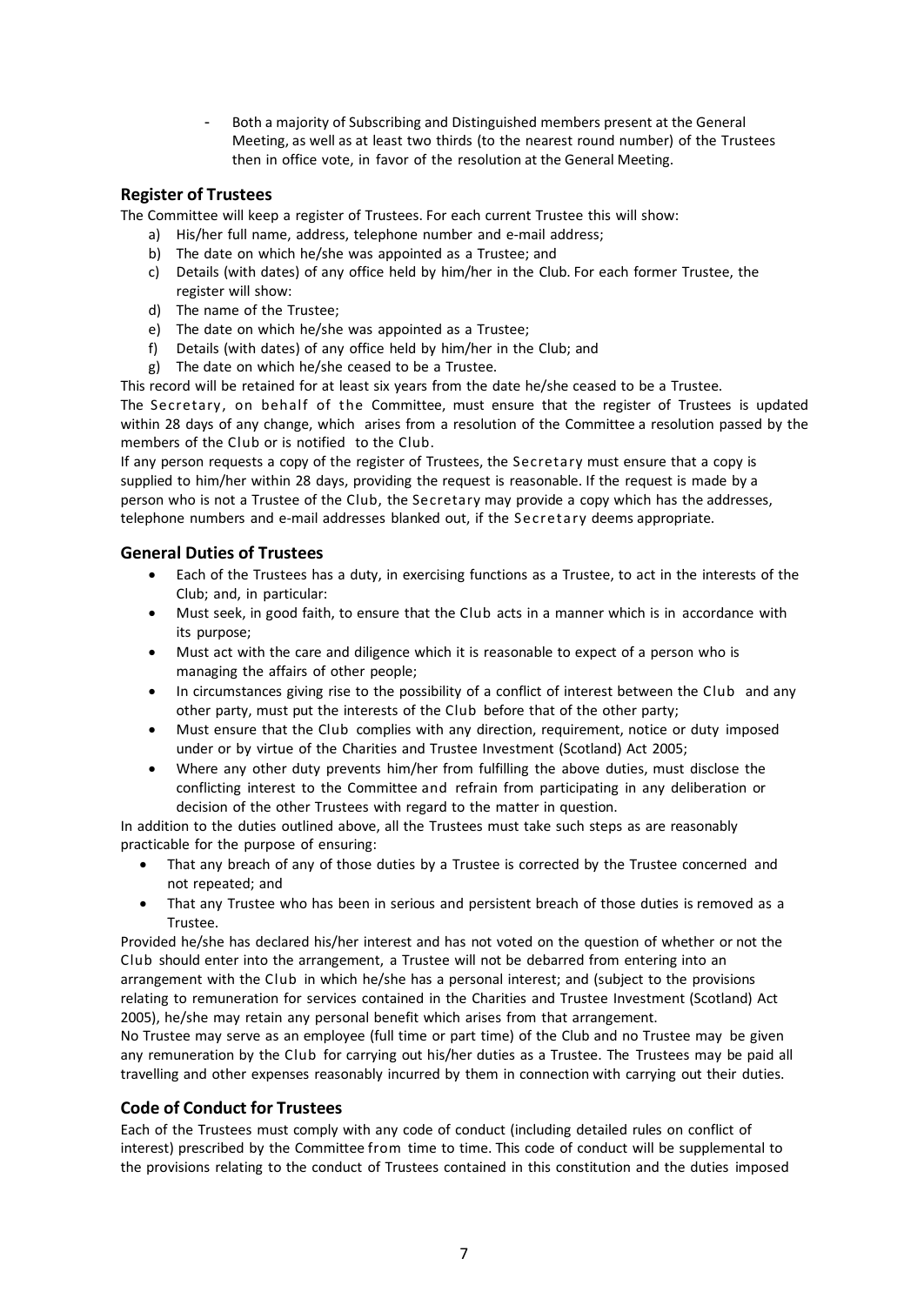on charity trustees under the Charities and Trustee Investment (Scotland) Act 2005. All relevant provisions of this constitution will be interpreted and applied in accordance with the provisions of the code of conduct in force from time to time.

# **9. SPECIFIC DUTIES OF OFFICE BEARERS**

# **President**

All meetings of the Committee and General Meetings will be chaired by the President, whom failing the Vice-President or another Trustee present and elected at the meeting. The chairman will have a casting vote in addition to his deliberative vote.

# **Secretary**

The Secretary shall keep Minutes of all Committee and General Meetings, and all Minutes, once approved, shall be made available to Members via the Club website. All complaints and suggestionsshall be submitted to the Secretary, who without undue delay shall place them b ef ore the Committee. The Secretary shall conduct all correspondence on behalf of the Club except insofar asthis may be delegated to Office Bearers. The Secretary will conduct the general secretarial business of the Club with such assistance as the Committee may from time to time arrange. The Secretary shall be responsible for maintaining the Register of Trustees.

# **Treasurer**

The Treasurer shall collect all monies due to the Club and deposit same on behalf of the Club in a Bank approved by the Committee. No money shall be withdrawn unless underthe endorsement of two Trustees. No money shall be withdrawn except for the payment of debt rightly incurred by the Club or for investment in security approved by the Committee. He/she shall keep correct accounts and supporting documents showing the financial affairs and intromissions of the Club. At the close of each financial year, the Treasurer will prepare the annual accounts of the Club for presentation at the AGM. The accounts will have been independently examined by two members, neither being a member of the Committee. The Treasurer will complete the Annual Return to OSCR and/orsuch other body as is required by government legislation. He/she shall be personally responsible for the safe custody of money between receipt and lodgement in the bank.

# **Syllabus Secretary**

The Syllabus Secretary will arrange Lectures for all Ordinary Meetings as far as is practicable.

# **Exhibition Secretaries**

The Exhibition Secretaries, in conjunction with the Syllabus Secretary, will arrange Competitions and Exhibitions of Members' work. Where there are two Exhibition Secretaries appointed, their duties shall be split as follows: Prints and Projected Image

# **Membership Secretary**

The membership secretary will receive all applications for membership and is responsible for the register of members.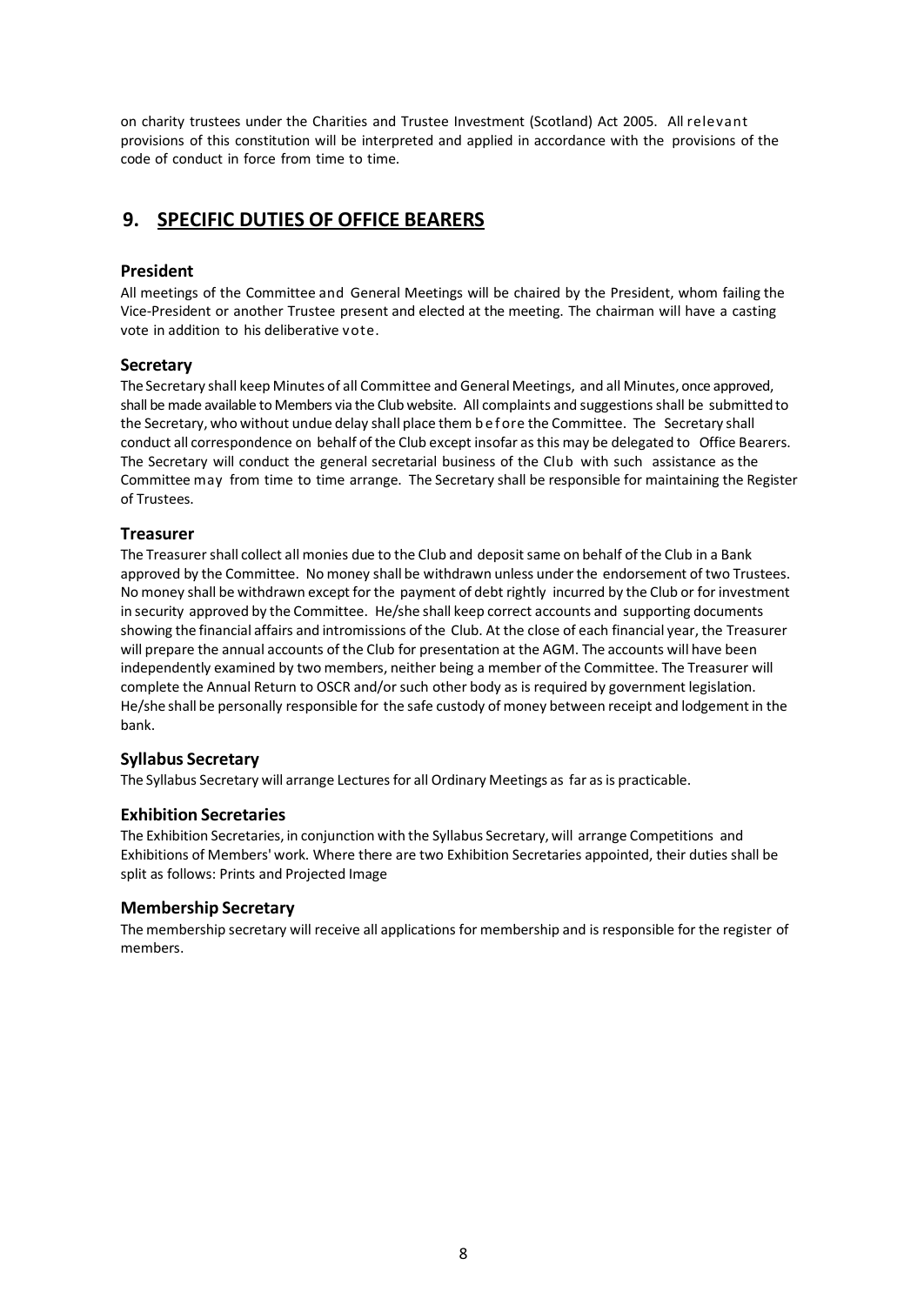# **10. GENERAL MEETINGS OF CLUB MEMBERS**

# **Annual General Meeting**

The Annual General Meeting shall be held in April or May of each year. Notice thereof, together with copy of the Balance Sheet, shall be sent to Members at least seven days before the date of the meeting.

# **Extraordinary General Meetings**

The Committee may, at any time, and shall within thirty days whenever requested in writing by fifteen or more Subscribing or Distinguished Members, call an Extraordinary General Meeting. At leastseven days' notice of such meeting shall be given to the membership.

# **The Business of the Annual General Meeting**

- The business of each AGM will include:
- A report by the chairman on the activities of the Club
- A presentation of the annual accounts of the Club for the previous financial year
- The election/re-election of Trustees and Committee Members
- The appointment of an Independent Examiner of Accounts

# **Election of Trustees and Members of Committee**

Candidates for positions as Trustees and those of retiring or otherwise vacant Committee Member positions must be proposed and seconded. If the number of candidates exceeds the number of vacancies, an election will be held by ballot at the AGM. Members will be asked to confirm the appointment or re-appointment of Trustees and any Trustee not so appointed will immediately cease to act in this capacity.

# **Appointment of Independent Examiner of Accounts**

An Independent Examiner of Accounts, for the ensuing year, will be appointed at the AGM, not being a member of the Committee. He/she shall examine the books and accounts of the Club, for which purpose he/she shall have access to all vouchers and shall be afforded every facility for carrying out their duties. He/she will be appointed in accordance with the requirements of the current Charities Accounts (Scotland) Regulations. The Independent Examiner's report on the accounts for the preceding year will be presented at the meeting. Any vacancy occurring in the office of Independent Examiner during the year will be filled by an appointment by the Committee.

# **Procedure at General Meetings**

No valid decisions can be taken at any General Meeting unless a quorum is present. The quorum for a General Meeting will be 30 Subscribing or Distinguished members, present in person.

If a quorum is not present within 15 minutes after the time at which a General Meeting was due to start or if a quorum ceases to be present during a General Meeting, the meeting cannot proceed and fresh notices of meeting will require to be sent out to deal with the business (or remaining business) which was intended to be conducted.

The President of the Club will act as chairman of each General Meeting or, in his/her absence the chair shall be the Vice-President or another Trustee present as aforesaid.

# **Voting at General Meetings**

Every Subscribing or Distinguished member has one vote, which must be given personally. All decisions at General Meetings will be made by majority vote, with the exception of the following resolutions, which will be valid only if passed by not less than two thirds of those voting on the resolution:

- A resolution amending the constitution;
- A resolution expelling a person from membership;
- A resolution directing the Committee to take any particular step (or directing the Committee not to take any particular step);
- A resolution approving the amalgamation of the Club with another SCIO (or approving the constitution of the new SCIO to be constituted as the successor pursuant to that amalgamation);
- A resolution to the effect that all of the Club's property, rights and liabilities should be transferred to another SCIO (or agreeing to the transfer from another SCIO of all of its property, rights and liabilities)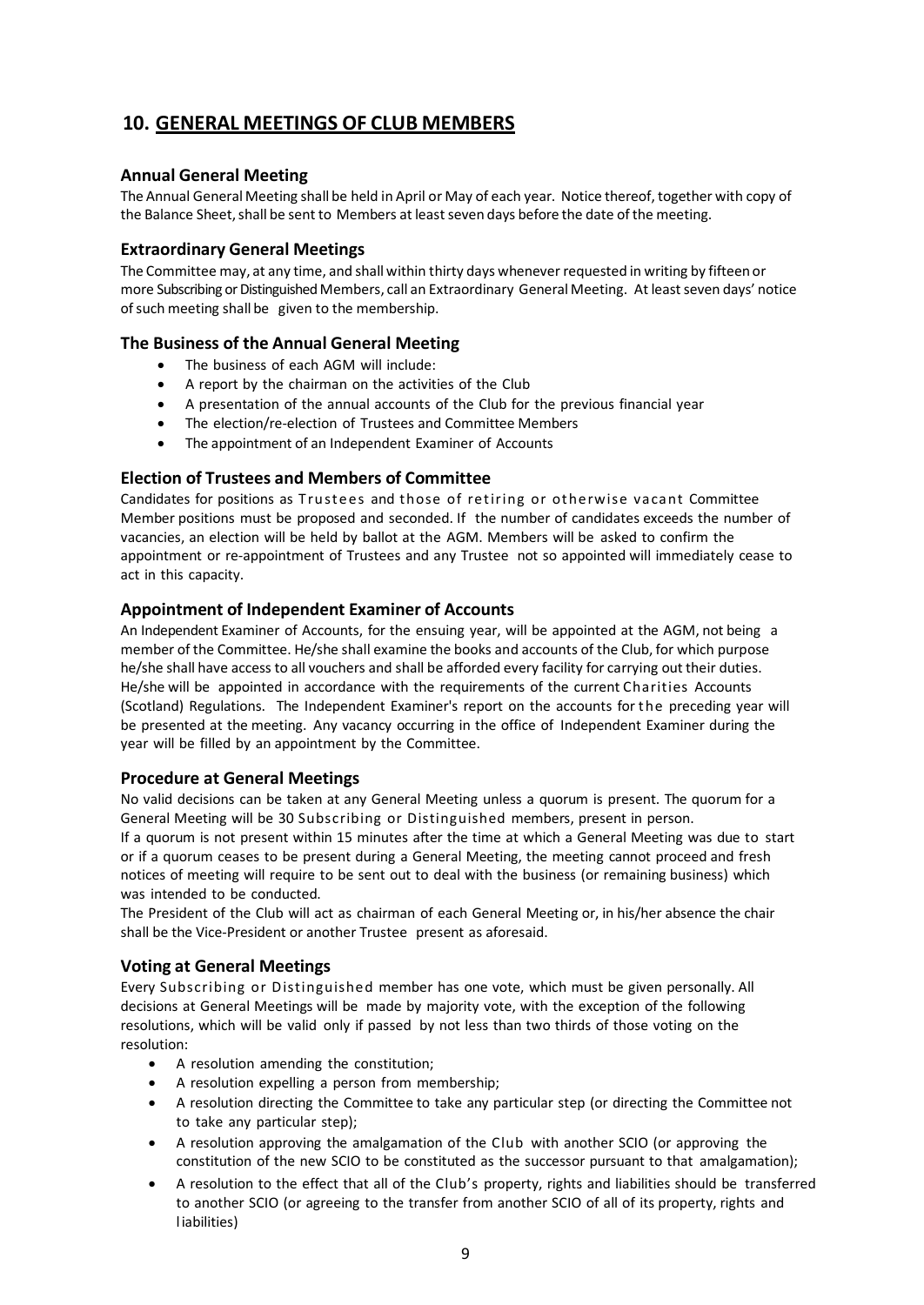• A resolution for the winding up or dissolution of the Society; and any vote for removal of a Trustee, which shall be conducted as aforesaid

# **Chairman's Casting Vote**

For decisions requiring a simple majority vote, if there are an equal number of votes for and against any resolution, the chairman of the meeting will be entitled to a second (casting) vote.

#### **Voting Procedure**

A resolution put to the vote at a General Meeting will be decided on a show of hands, unless the chairman (or at least two other members present at the meeting) asks for a secret ballot.

The chairman will decide how any secret ballot is to be conducted, and he/she will declare the result of the ballot at the meeting.

#### **Minutes**

The Secretary must ensure that proper minutes are kept in relation to all General Meetings. Minutes of General Meetings must include the names of those present and must be signed as a correct record of the meeting by the person preparing the minutes and the chairman of the meeting. The Secretary will make copies of the minutes available to Members via the Club website.

#### **Working Group meetings**

Working Groups each under the control of a Group Convenor appointed by the Committee, shall be allocated evenings for meetings in the Club premises, provided there is sufficient demand. Control of policy of such Groups shall be vested in the Group Convenorsubject to the supervision of the Committee (or Trustees in regards to legal and financial matters), whose authority remains unimpaired and whose decisions must be accepted by the Group Convenor, who on request, may attend Committee Meetings as non-voting observers.

# **11. FINANCE**

The financial year will end on the last day of February.

**Funds**- The Funds of the Club shall be applied solely towards the promotion of the objects of the Club as stated section 2 (Purpose and Activities).

**Remuneration and Expenses**- No Member of the Club shall receive any remuneration or other financial benefit from the Club or its activities other than reimbursement of expenses properly incurred by him (or her) on behalf of the Club.

The Club's funds must be held in appropriate accounts of financial institutions in the U.K. which have been granted the relevant license by the Bank of England. The Committee must approve all changes to the selected accounts. The Committee also has power to invest any surplus funds of the Club in any investment which falls within the definition of either "narrower range investments" or "wider range investments" in terms of the Trustee Investments Act 1961 as amended by the Charities (Trustee Investments Act 1961) Order 1995. In this context "surplus funds" mean such funds as are not required to meet liabilities currently due plus such reserve as the Trustees consider appropriate and prudent to cover future liabilities and accrued charges. The signatures of two out of three signatories appointed by the Trustees will be required in relation to all operations on the current account held by the Club, other than the lodging of funds. Both of the two signatures must be the signature of a Trustee.

Transactions on all other accounts, including the use of electronic facilities for the operation of any account, must be restricted to transfers from or to the Society's current account.

# **Accounting records and annual accounts**

The Treasurer, on behalf of the Trustees, must ensure that proper accounting records are kept, in accordance with all applicable statutory requirements. The accounts shall be prepared on a receipts and payment basis.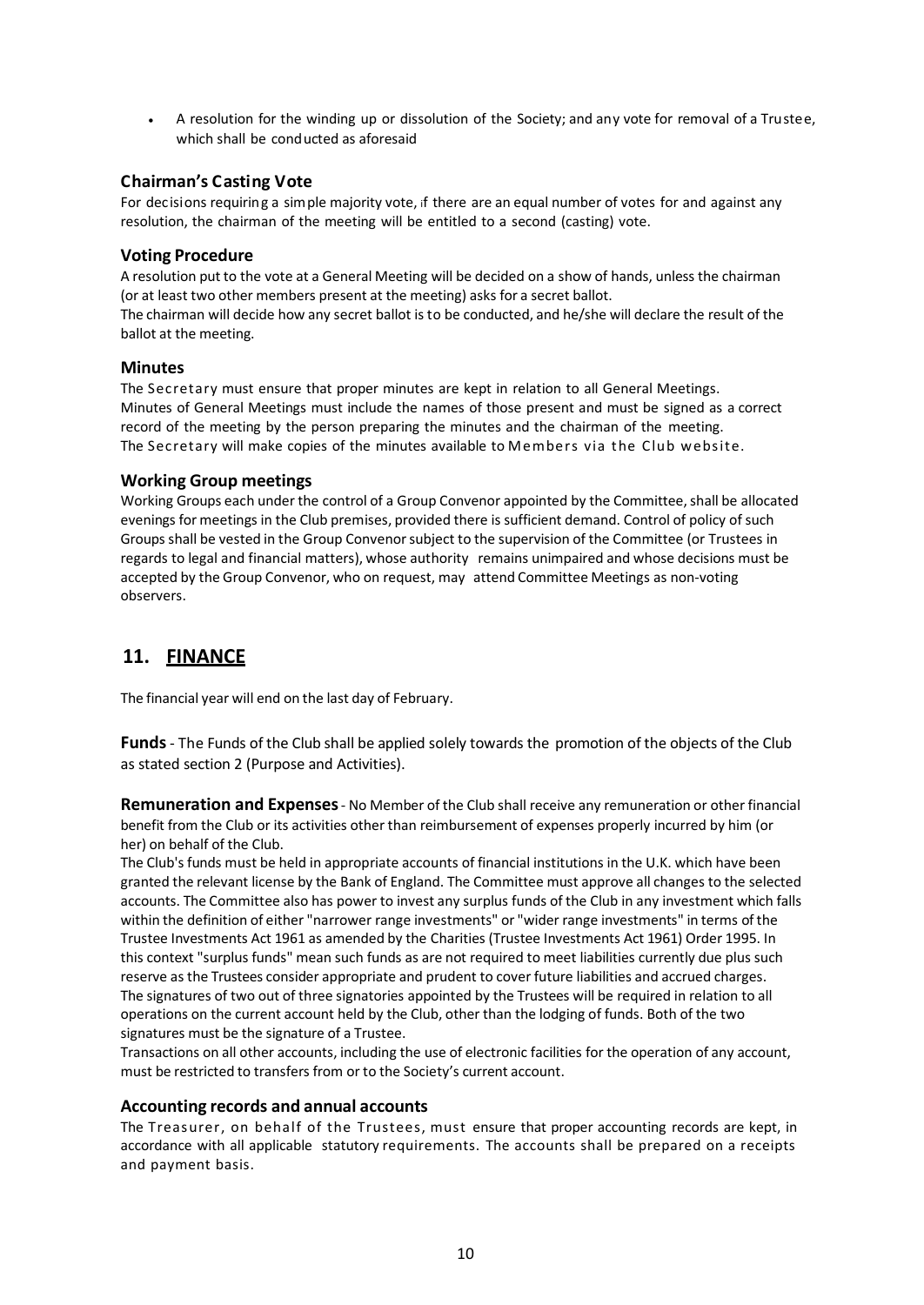# **12. MISCELLANEOUS**

# **Guests**

No non-members are allowed access to the Club's premises except on such occasions and for such purposes (including attendance at public meetings or public lectures and public exhibitions), as the Committee may specifically permit,orif introduced and accompanied by a member of the Club.

No member may introduce as a guest to the premises any former member who has been expelled from the Club or any member under suspension from the rights and privileges of membership unless such prohibition is waived by the Committee.

Non-members are not entitled to the use of Digital or Studio facilities unless with the special permission of the Committee.

Any Committee Member who considers that the continued presence of a non-member within the premises may be detrimental to the security of the premises or the property therein or otherwise detrimental to the Club or its activities may ask such non-member to leave without ascribing a reason and such nonmember will thereafter have no entitlement to continue to remain on the premises. Any exercise of such power by a member of the Committee will be reported by such member to the Committee as soon as practicable, with the reasons for the exercise of the power.

# **Dissolution**

A resolution to dissolve the Club shall only be adopted by a majority resolution of those present and voting at an Annual General Meeting or an Extraordinary General Meeting, provided thirty days prior notice in writing ofsuch a proposal be given to Members. The dissolution process will be carried out in accordance with the procedures set out under the Charities and Trustee Investment (Scotland) Act 2005.

If on the winding-up of the organisation any property remains after satisfaction of all the organisations debts and liabilities, such property shall not be paid to or distributed among the members of the society; that property shall instead be transferred to some other charity or charities (whether incorporated or unincorporated) whose objects are similar (wholly or in part) to the objects of the society.

# **Amendment of Constitution and Rules**

Amendment of Constitution and Rulesshall only be effected at the Annual General Meeting or at an Extraordinary General Meeting called forthe purpose.

This Constitution will not be altered except at a General Meeting (AGM or EGM) of the Club. Any alterations proposed to the Constitution, and any motion proposing an alteration of the existing status of the Club, must be intimated to the Secretary in writing, and posted on the notice board for a minimum of 28 days preceding the meeting at which the alteration is to be submitted. All alterations must be approved by a majority of two-thirds of the members present and voting at such a General Meeting. The chairman or any two or more members present may require any vote at such a meeting to be taken by secret ballot. The Club will recognise that the Charities and Trustee Investment (Scotland) Act 2005 prohibits taking certain steps (e.g. change of name, an alteration to the purpose, amalgamation, winding-up) without the consent of the Office of the Scottish Charity Regulator (OSCR).